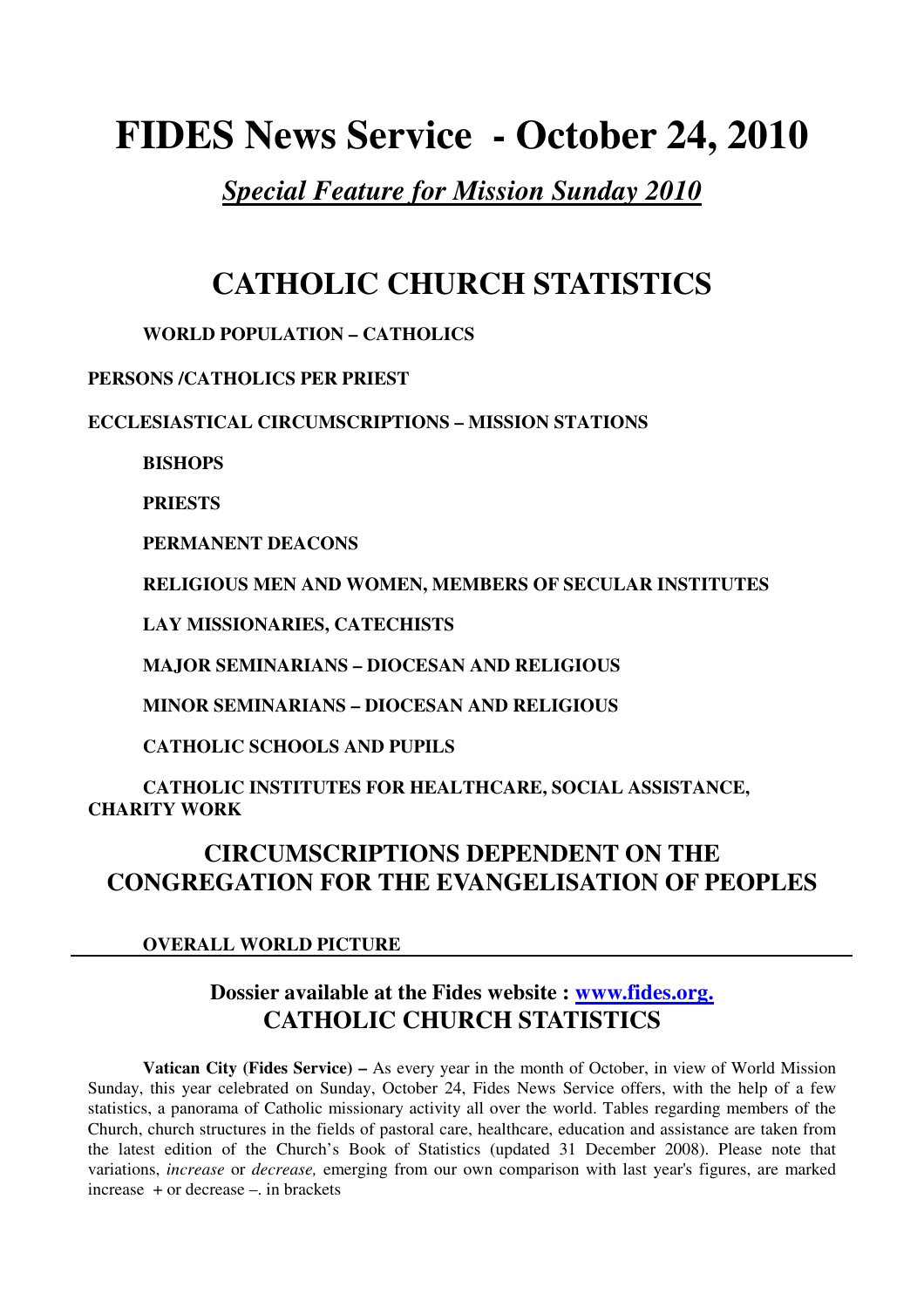#### **World population**

 On 31 December 2008 the world population was **6,698,353,000** with an *increase* of **81,256,000** persons compared with the previous year. Population *growth* was registered on every continent including Europe, as it was noted in the previous year: Africa (+ 29,674,000); America (+ 5,687,000); Asia (+ 42,914,000); Oceania (+ 670,000); Europe (+ 2,311,000).

#### **Catholics**

On the same date Catholics in the world numbered **1,165,714,000** with an overall *increase* of 19.058.000 more than the previous year, in every continent as follows: Africa (+ 8,025,000); America (+ 7,579,000); Asia (+ 3,152,000); Europe (+ 193,000); Oceania (+ 109,000).

The world percentage of Catholics *increased* by 0.07 %, settling at 17.40%; by continent: increases were registered in Africa  $(+ 0.29)$ ; America  $(+ 0.44)$ ; Asia  $(+ 0.05)$ , while decrease was shown in Europe  $(-1.04)$ 0.1) and Oceania (0.2)

#### **Persons and Catholics per priest**

This year the number of **persons** per priest in the world *increased* by 136 units, (average **13,015**). The distribution by continent: *increase* in Africa (+ 105), Europe (+ 43), and Oceania (+ 28), and decrease in America (- 18) and Asia (- 402).

The number of **Catholics** per priest in the world *increased* by 39 units (average **2,849**). There are *increases* on every continent except Oceania: Africa (+ 98); America (+ 37); Asia (+ 10); Europe (+ 14); Oceania (- 8).

#### **Ecclesiastical circumscriptions and mission stations**

The number of ecclesiastical circumscriptions *increased* by **9** to **2,945** with new circumscriptions created in: Africa +2; America +4; Asia +1; Europe +2. Mission stations **with a resident priest number 1,665** (649 more than in the previous year) and are increasing on all the continents except Oceania.

Mission Stations **without a resident priest** *increased* in number by 847 units, to **125,489**. Increases were registered in Africa (+ 747), Asia (+ 539), Europe (+ 45), while in America (- 463) and Oceania (- 21) they decreased.

#### **Bishops**

The number of bishops in the world *increased* by 56 units, to **5,002.** Every continent, except Oceania -4, registered an increase*.* The increase in numbers regard both diocesan and religious Bishops: **Diocesan** bishops number **3,786** (57 more than in the previous year); **Religious** Bishops number **1,216** (1 less). The increase in diocesan bishops is registered in: Africa (+ 14), America (+ 32), Asia (+ 8), Europe (+ 7), while the only decrease has been in Oceania (- 4). The number of religious Bishops increased in Europe (+4), whereas the number dropped in Africa (-2) and America (-3), with no variations in Asia and Oceania.

#### **priests**

The total number of priests in the world *increased* by 1,142 units, to **409,166**. The only continents which registered a decrease was again Europe (-1,664), whereas figures grew in Africa (+ 953), America (+ 659), Asia (+ 1.120), and Oceania (+ 74). Diocesan priests *increased* by 1,576 units, reaching a total of **274,007** with *increases* in Africa (+ 821), America (+ 811), Asia (+ 746), and Oceania (+ 67) and a drop in Europe (- 869). The number of Religious priests decreased by 434 units to a total **135,159**. Increases were registered as in recent years in Africa (+ 132) and Asia (+ 374), along with Oceania (+ 7) whereas numbers dropped in America (- 152) and Europe (- 795).

#### **permanent deacons**

Permanent deacons *increased* by 1,261 units to **37,203**. The highest increase was registered again in America (+ 774) and in Europe (+ 481), followed by Africa (+ 9) and Oceania (+ 17), the only decrease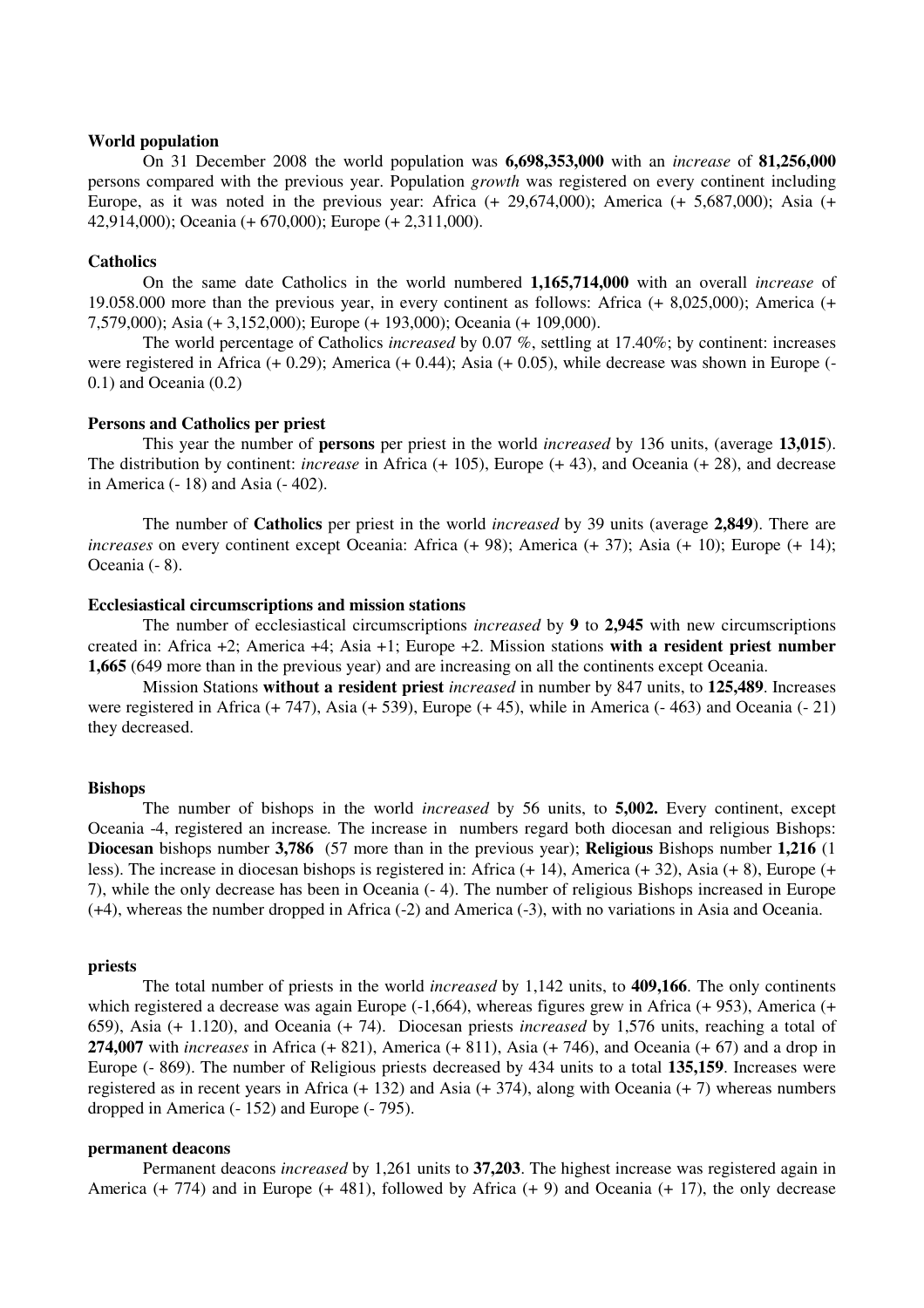being in Asia (- 20).. Diocesan Permanent deacons number **36,539**, with *increases* on all continents except Asia (- 3) (total *increase* 1,242 units): Africa (+ 5), America (+ 749), Europe (+ 474) and Oceania (+ 17).

Religious permanent deacons number **664**, with an increase of 19 units more than in the previous year, with increases in Africa  $(+ 4)$ , America  $(+ 25)$ , and Europe  $(+ 7)$ , decrease in Asia  $(-17)$  and no variation in Oceania.

#### **men and women religious**

The number of Brothers *dropped* by 315 units to **54,641**. Situation: *increase* in Africa (+ 95), America (+ 232), and Asia (+ 69). The only *decreases* were registered in Oceania (- 115) and Europe (- 596). An overall *decrease* in the number of women religious (– 7,746), today **739,068,** was registered by continent as follows: *increase* in Africa (+ 1,845) and Asia (+ 2,170), decrease in America (– 3,452), Europe (- 8,167) and Oceania (– 142).

#### **members of secular institutes, male and female**

 Members of male secular institutes number **743** with an overall increase of 78 units. On a continental level, the situation is the opposite of what it was last year, when the numbers *increased* only in Europe whereas now they have diminished in Europe (- 33), in Oceania it has remained the same with only one member of a secular institute, and numbers have increased in Africa (+ 35), America (+ 57), and Asia (+ 19).

The members of female secular institutes decreased again this year, by 132 units to a total of **26,646**  members. The only increase was seen in Africa (+ 194), while all the other continents saw a decrease: America (- 158), Asia (- 57), Europe (- 426), and Oceania (- 1).

#### **lay missionaries and catechists**

The number of lay missionaries in the world is **316,836** units, with an overall increase of 66,372 units. They have increased on all the continents except Oceania (- 50): Africa (+ 911), America (+ 57,955), Asia (+ 7,315), and Europe (+ 241).

Catechists in the world increased by 89,208 units to a total of **3,082,562**. Numbers grew in Africa (+ 7,318), America (+ 82,846), and Europe (+ 10,617), but dropped in Asia (- 11,011) and Oceania (- 562).

#### **major seminarians**

The overall number of major seminarians, diocesan and religious, rose again, increasing by 1,105 units to **117,024**. Numbers grew once again this year in Africa (+ 878), Asia (+ 1,380), and Oceania (+ 64), but dropped once again in America (- 267) and Europe (- 950).

Diocesan major seminarians number **71,176** (49 *less* than the previous year) but Religious major seminarians increased to **45,848** (+1,154). Diocesan seminarians increased in Africa (+ 470), Asia (+ 412), and Oceania (+ 75), but decreased in America (- 278), and Europe (- 728).

Religious Seminarians increased in Africa (+ 408), America (+ 11), and Asia (+ 968). Numbers decreased in Europe (- 222) and Oceania (- 11).

#### **minor seminarians**

The number of minor seminarians, diocesan and religious, increased by 382 units, to **102,360.** Numbers grew in Africa (+ 1,350) and Asia (+ 281) and decreased in America (- 591), Europe (- 578), and Oceania (- 80). Diocesan minor seminarians number **77,987** (+ 842), whereas religious seminarians number **24,373** (- 460). The number of diocesan minor seminarians has decreased in America (- 136), Europe (- 357), and Oceania (- 92), but has increased in Africa (+ 1,102) and Asia (+ 325). Religious minor seminarians decreased in number in America (- 455), Asia (- 44), and Europe (- 221) and are increasing in Africa  $(+ 248)$  and Oceania  $(+ 12)$ .

#### **Catholic schools**

In the field of education, the Catholic Church runs **67,848** kindergartens with 6,383,910 pupils;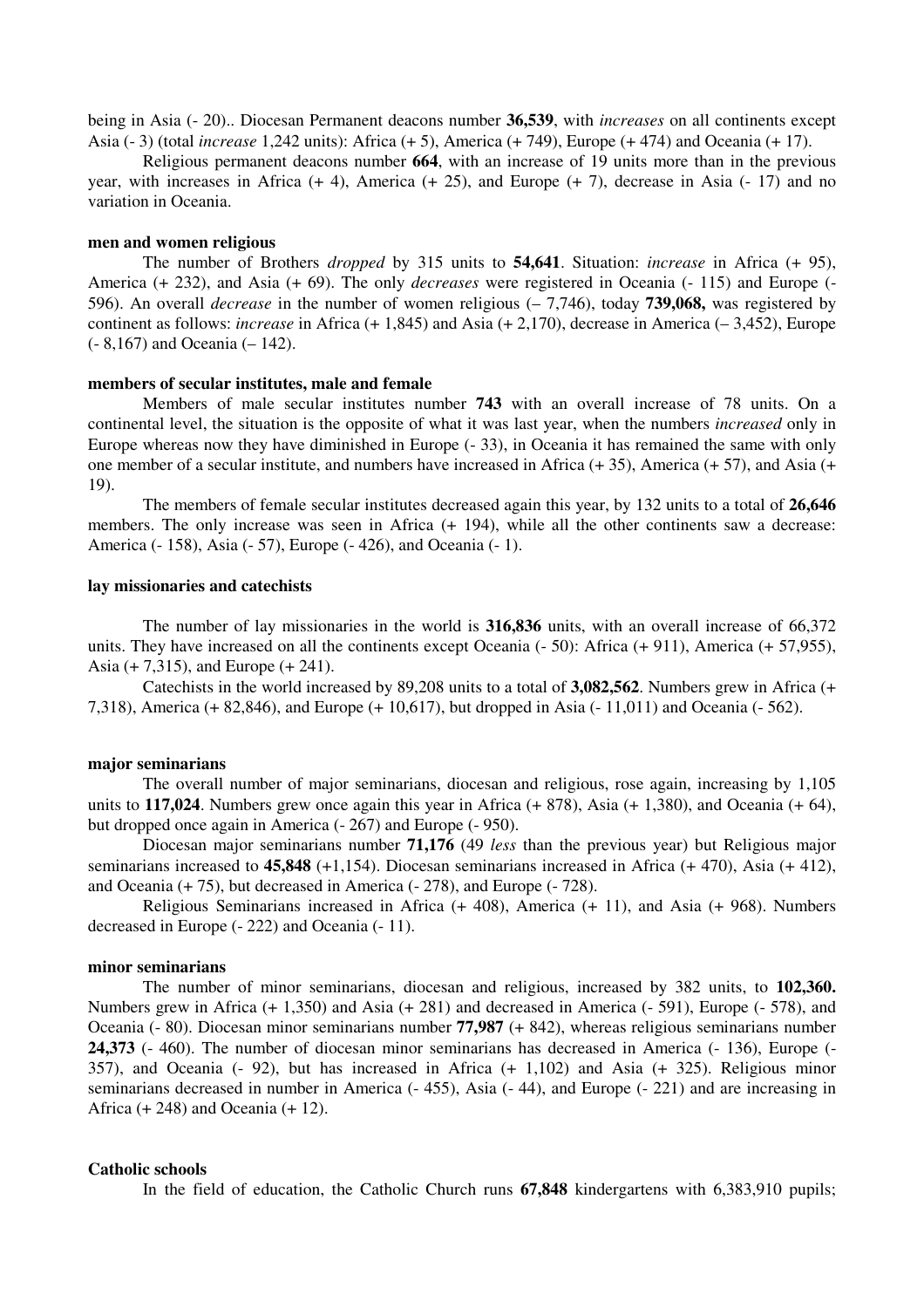**93,315** primary schools with 30,520,238 pupils; 42,234 secondary schools with 17,758,405 pupils. The Church also cares for 1,968,828 high school pupils, and 3,088,208 university students.

#### **Catholic charity and healthcare centres**

The Church runs **5,428 hospitals** most of them in America (1,717) and Europe (1,288); **18,025 dispensaries** mainly in America (5,516), Africa (5,375) and Asia (3,547); **529 Care Homes** for people with Leprosy mainly in Asia (285) and Africa (184); **15,985 Homes** for the elderly, or the chronically ill or people with a disability mainly in Europe (8,265) and America (4,143); **9,962 orphanages**, about one third in Asia (3,437); **11,902 creches**; **13,945 marriage counselling centres** mainly in Europe (5,991) and America (5,044); **34,250 social rehabilitation centres** and **10,800 other kinds of institutions**, mostly located in America (4,285), Europe (2,937), and Asia (2,009).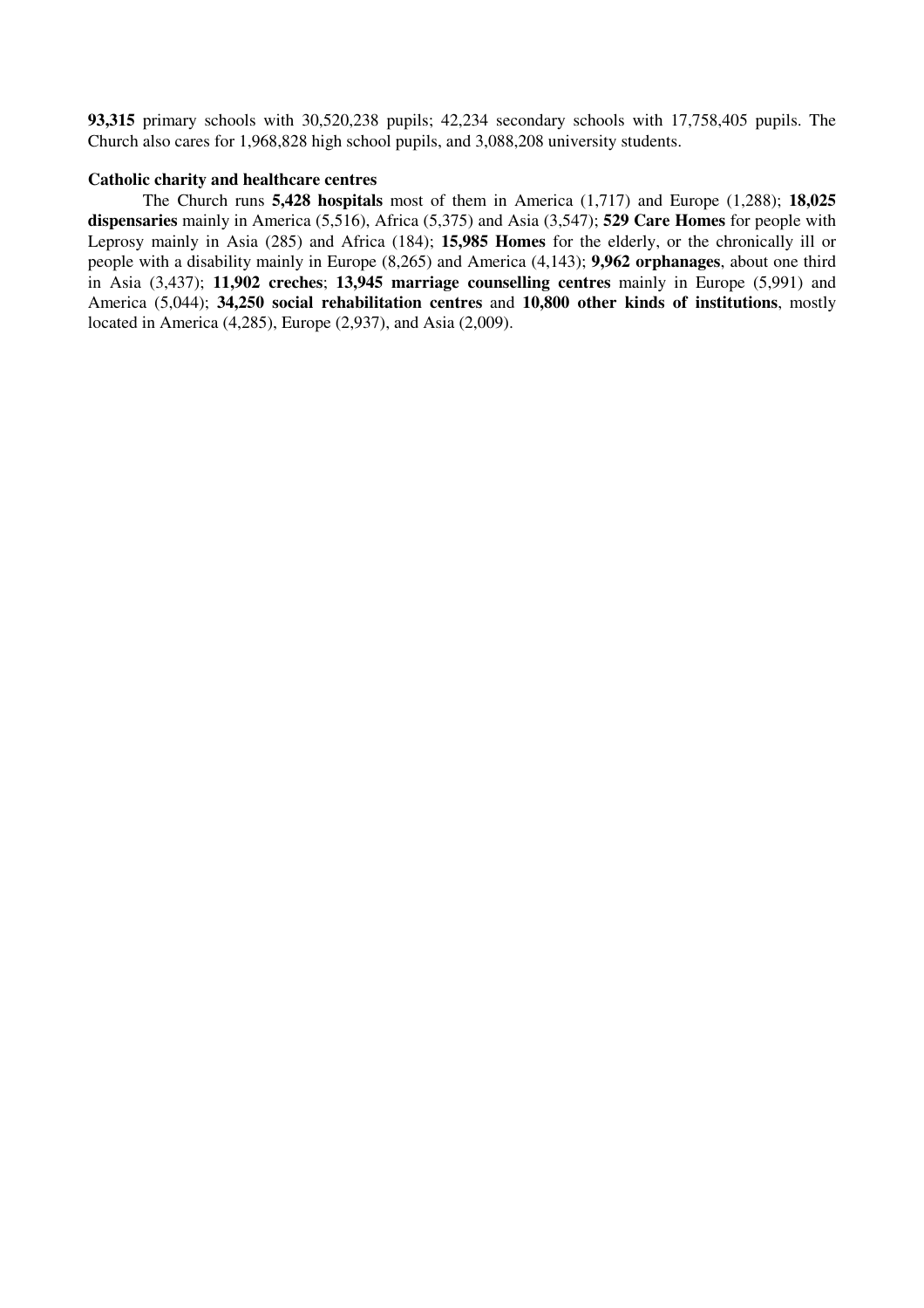# **STATISTICS**

*Source: Church's Yearly Book of Statistics latest edition elaborated by Fides in brackets variations compared with previous year: increase (+) decrease (-)* 

### **WORLD POPULATION – CATHOLICS**

| <b>Continent</b> | <b>Population</b>                 | <b>Catholics</b>                  | Percentage         |
|------------------|-----------------------------------|-----------------------------------|--------------------|
| Africa           | $973,417,000 (+ 29,674,000)$      | $172,950,000 (+ 8,025,000)$       | 17.77 $% (+0.29)$  |
| America          | $913,080,000 (+ 5,687,000)$       | $576,149,000 (+ 7,579,000)$       | 63.10 % $(+ 0.44)$ |
| Asia             | $4,067,884,000$ (+<br>42,914,000) | $124,046,000 (+ 3,152,000)$       | $3.05\% (+ 0.05)$  |
| <b>Europe</b>    | $709,109,000 (+ 2,311,000)$       | 283,433,000 (+ 193,000)           | 39.97 % $(-0.1)$   |
| Oceania          | $34,863,000 (+ 670,000)$          | $9,136,000 (+ 109,000)$           | $26.23 \% (-0.2)$  |
| <b>Total</b>     | $6,698,353,000 (+$<br>81,256,000) | $1,165,714.000 (+$<br>19,058,000) | $17.40\%$ (+ 0.07) |

### **PERSONS /CATHOLICS PER PRIEST**

| <b>Continent</b> | persons per priest | <b>Catholics per priest</b> |
|------------------|--------------------|-----------------------------|
| Africa           | $27,335 (+ 105)$   | $4,857 (+ 98)$              |
| America          | $7,451(-18)$       | $4,717 (+ 37)$              |
| Asia             | $50,030(-402)$     | $2,300 (+ 10)$              |
| <b>Europe</b>    | $3,679 (+ 43)$     | $1,471 (+ 14)$              |
| Oceania          | $7,340 (+ 28)$     | $1,923(-8)$                 |
| <b>Total</b>     | $13,015 (+ 136)$   | $2,849 (+ 39)$              |

# **ECCLESIASTICAL CIRCUMSCRIPTIONS– MISSION STATIONS**

| <b>Continent</b> | <b>Ecclesiastical</b><br><b>Circumscriptions</b> | <b>Mission Stations</b><br>with resident priest | <b>Mission Stations</b><br>without resident priest |
|------------------|--------------------------------------------------|-------------------------------------------------|----------------------------------------------------|
| Africa           | $518 (+ 2)$                                      | $284 (+ 36)$                                    | $71,552 (+ 747)$                                   |
| merica           | $\Omega$ 6 ( $\pm$ A)                            | 110 $(11)$                                      | <u> 10 005 </u><br>(163)                           |
| Asia             | $524 (+ 1)$                                      | $1,066 (+ 488)$                                 | $41,105 (+ 539)$                                   |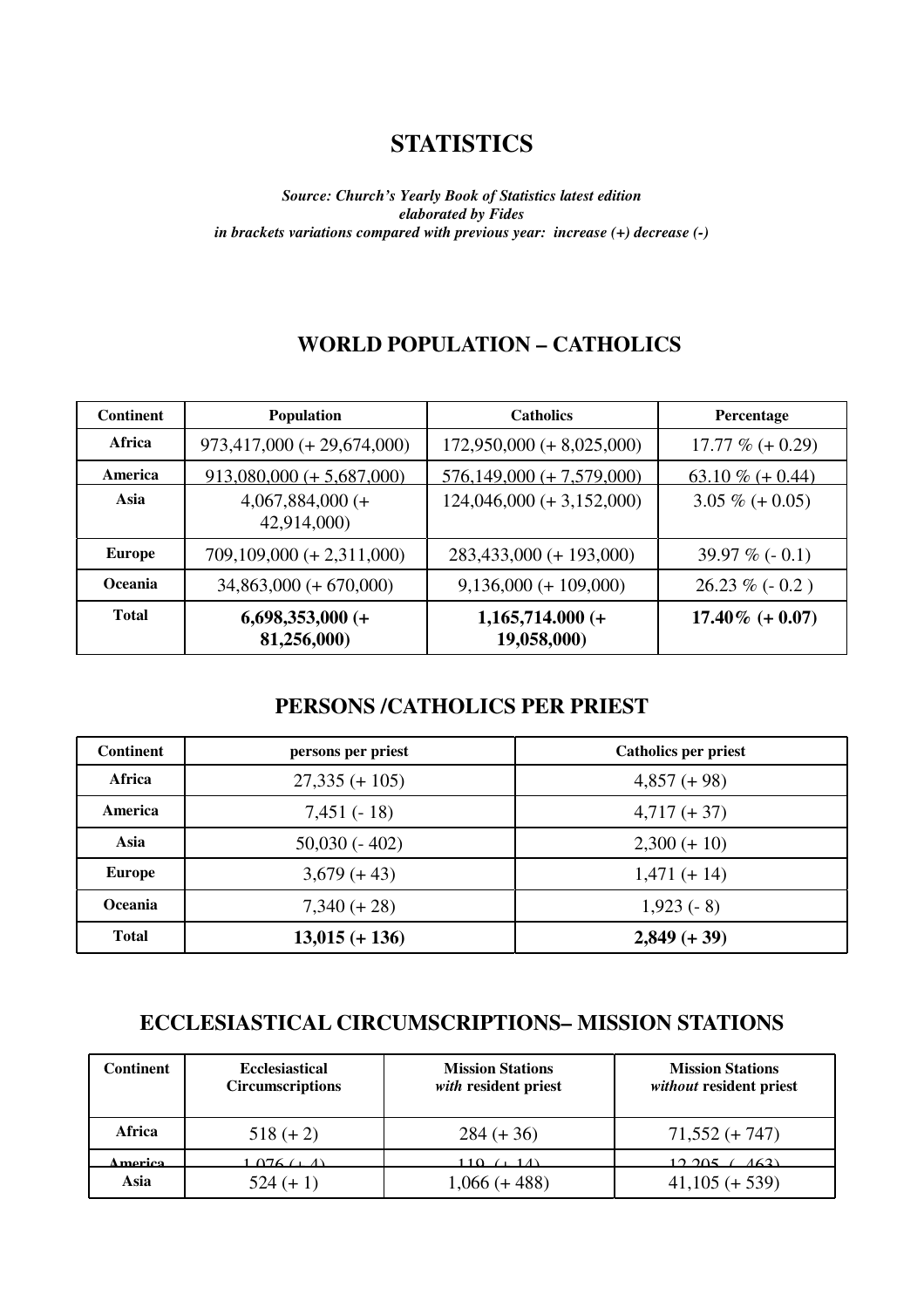| Europe  | $748 (+ 2)$   | $147 (+ 112)$   | $109 (+ 45)$      |
|---------|---------------|-----------------|-------------------|
| Oceania | $79 (=)$      | 49 $(-1)$       | $518(-21)$        |
| total   | $2,945 (+ 9)$ | $1,665 (+ 649)$ | $125,489 (+ 847)$ |

# **BISHOPS**

| <b>Continent</b> | <b>Total bishops</b> | diocesan bishops | <b>Religious bishops</b> |
|------------------|----------------------|------------------|--------------------------|
| Africa           | $669 (+ 12)$         | $488 (+ 14)$     | $181(-2)$                |
| America          | $1,876 (+ 29)$       | $1,310 (+ 32)$   | $566(-3)$                |
| Asia             | $740 (+ 8)$          | $547 (+ 8)$      | $193 (=)$                |
| <b>Europe</b>    | $1,587 (+ 11)$       | $1,356 (+ 7)$    | $231 (+ 4)$              |
| Oceania          | $130(-4)$            | $85(-4)$         | $45 (=)$                 |
| total            | $5,002 (+ 56)$       | $3,786 (+ 57)$   | $1,216(-1)$              |

### **PRIESTS**

| <b>Continent</b> | <b>Total priests</b>   | Diocesan priests    | <b>Religious priests</b> |
|------------------|------------------------|---------------------|--------------------------|
| Africa           | $35,611 (+ 953)$       | $23,975 (+ 821)$    | $11,636 (+ 132)$         |
| America          | $122,154 (+659)$       | $80,465 (+ 811)$    | 41,689 $(-152)$          |
| Asia             | $53,922 (+ 1,120)$     | $31,737 (+ 746)$    | $22,185 (+ 374)$         |
| <b>Europe</b>    | $192,729$ ( $-1,664$ ) | $135,102$ (-869)    | $57,627$ ( $-795$ )      |
| <b>Oceania</b>   | $4,750 (+ 74)$         | $2,728 (+ 67)$      | $2,022 (+ 7)$            |
| total            | $409,166 (+ 1,142)$    | $274,007 (+ 1,576)$ | $135,159$ ( $-434$ )     |

# **PERMANENT DEACONS**

| Continent | Total             | <b>Diocesan</b>          | <b>Religious</b>         |
|-----------|-------------------|--------------------------|--------------------------|
|           | permanent deacons | <b>Permanent deacons</b> | <b>Permanent deacons</b> |
| Africa    | 412 $(+9)$        | $386 (+ 5)$              | $26 (+ 4)$               |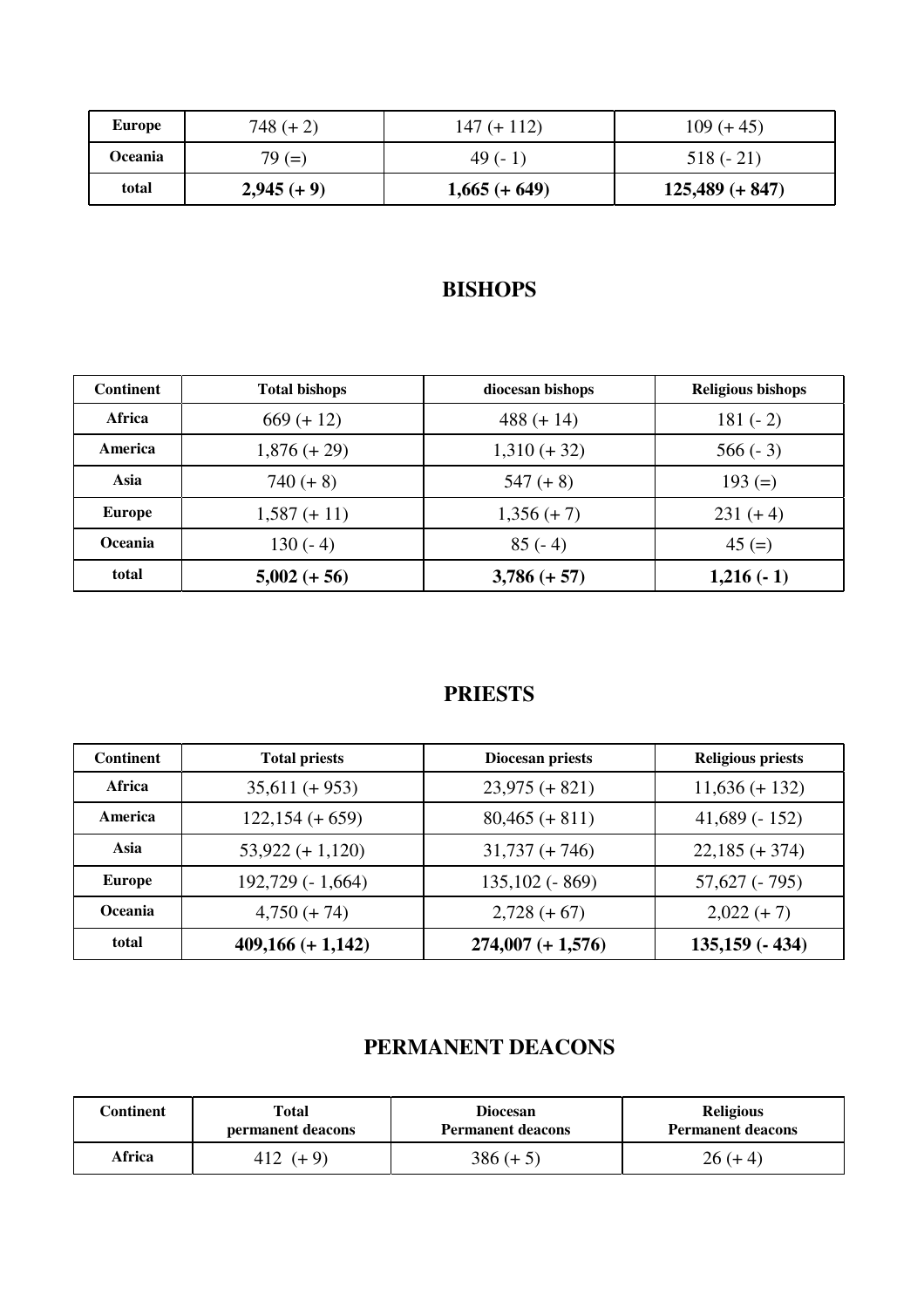| America        | $24,030 (+ 774)$   | $23,749 (+ 749)$   | $281 (+ 25)$ |
|----------------|--------------------|--------------------|--------------|
| Asia           | $143(-20)$         | $115(-3)$          | $28(-17)$    |
| <b>Europe</b>  | $12,329 (+481)$    | $12,003 (+474)$    | $326 (+ 7)$  |
| <b>Oceania</b> | $289 (+ 17)$       | $286 (+ 17)$       | $3 (=)$      |
| total          | $37,203 (+ 1,261)$ | $36,539 (+ 1,242)$ | $664 (+ 19)$ |

# **BROTHERS AND WOMEN RELIGIOUS**

| <b>Continent</b> | <b>Brothers</b> | <b>Women Religious</b> |  |
|------------------|-----------------|------------------------|--|
| <b>Africa</b>    | $8.016 (+ 95)$  | $63.731 (+ 1.845)$     |  |
| <b>America</b>   | $16987 (+ 232)$ | $203.057(-3.452)$      |  |
| Asia             | $10.110 (+ 69)$ | $160.862 (+ 2.170)$    |  |
| <b>Europe</b>    | 18.097 (- 596)  | 301.971 (- 8.167)      |  |
| Oceania          | 1431 (- 115)    | $9.447(-142)$          |  |
| total            | 54.641 (- 315)  | 739,068 (- 7,746)      |  |

### **MEMBERS OF SECULAR INSTITUTES**

| <b>Continent</b> | <b>Members of secular institutes</b><br><b>Male</b> | <b>Members of secular institutes</b><br>Female |
|------------------|-----------------------------------------------------|------------------------------------------------|
| Africa           | $76 (+ 35)$                                         | $731 (+ 194)$                                  |
| America          | $250 (+ 57)$                                        | $5,896(-158)$                                  |
| Asia             | $43 (+ 19)$                                         | $1,669(-57)$                                   |
| <b>Europe</b>    | $373(-33)$                                          | $18,308(-426)$                                 |
| Oceania          | $1 (=)$                                             | 42 $(-1)$                                      |
| total            | $743 (+ 78)$                                        | $26,646(-132)$                                 |

### **LAY MISSIONARIES AND CATECHISTS**

| <b>Continent</b> | Lay missionaries     | <b>Catechists</b>      |
|------------------|----------------------|------------------------|
| Africa           | $4,501 (+ 911)$      | $407,250 (+ 7,318)$    |
| America          | $287,594 (+ 57,955)$ | $1,806,130 (+ 82,846)$ |
| Asia             | $19,771 (+ 7,315)$   | $301,542(-11,011)$     |
| Europe           | $4,663 (+ 241)$      | $552,445 (+ 10,617)$   |
| Oceania          | $307(-50)$           | $15,195(-562)$         |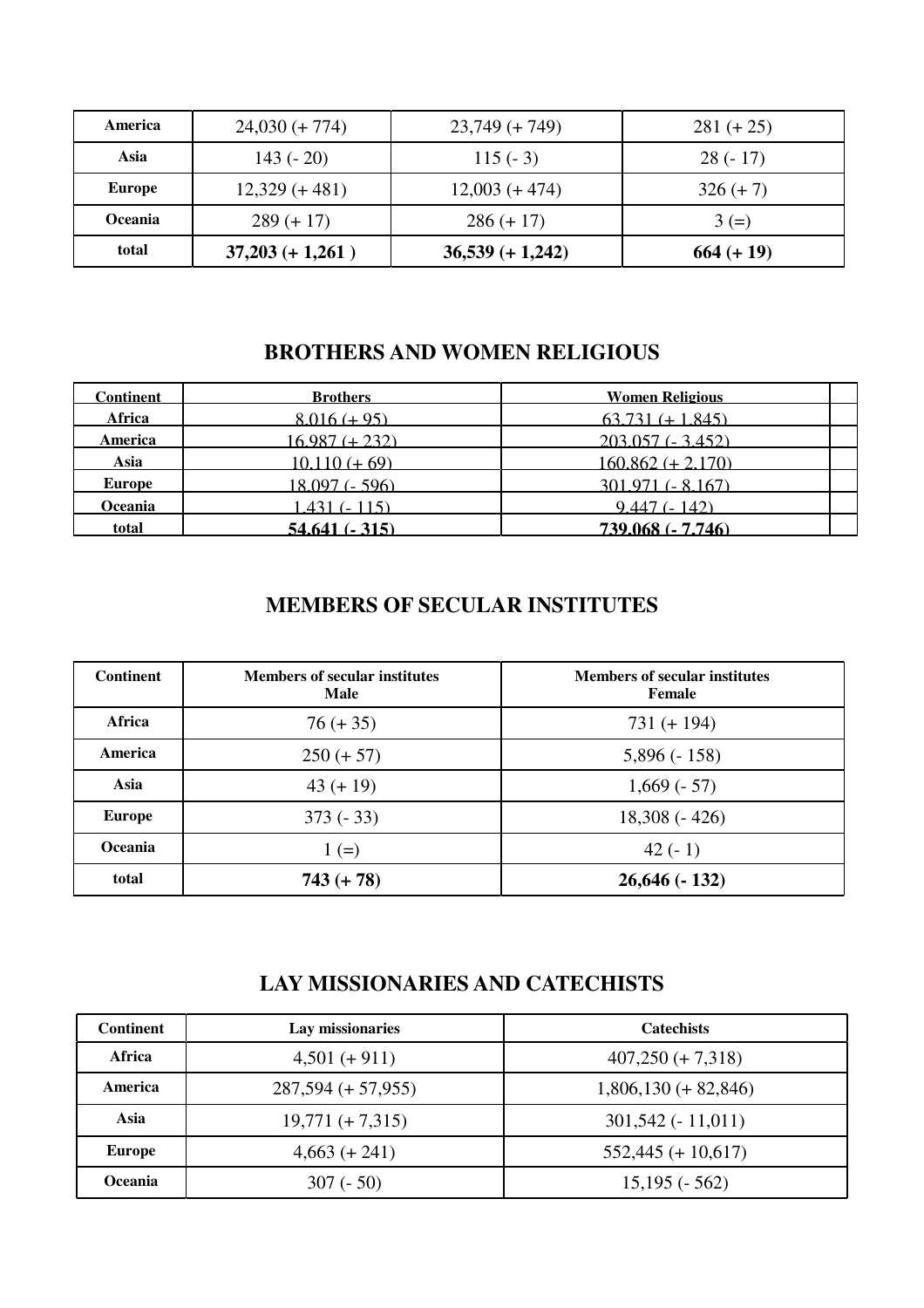| $3,082,562 (+ 89,208)$<br>$316,836 (+ 66,372)$<br>total |
|---------------------------------------------------------|
|---------------------------------------------------------|

| <b>Continent</b> | <b>Total</b><br><b>Major seminarians</b> | <b>Diocesan</b><br><b>Major seminarians</b> | <b>Religious</b><br><b>Major seminarians</b> |  |
|------------------|------------------------------------------|---------------------------------------------|----------------------------------------------|--|
| Africa           | $25,607 (+ 878)$                         | $17,124 (+470)$                             | $8,483 (+408)$                               |  |
| America          | $36,502(-267)$                           | $24,567$ ( $-278$ )                         | $11,935 (+ 11)$                              |  |
| Asia             | $32,677 (+ 1,380)$                       | $15,378 (+412)$                             | $17,299 (+ 968)$                             |  |
| <b>Europe</b>    | $21,193$ ( $-950$ )                      | 13,399 (-728)                               | $7,794(-222)$                                |  |
| <b>Oceania</b>   | $1,045 (+ 64)$                           | $708 (+ 75)$                                | $337(-11)$                                   |  |
| total            | $117,024 (+ 1,105)$                      | $71,176(-49)$                               | $45,848 (+ 1,154)$                           |  |

# **MAJOR SEMINARIANS – DIOCESAN AND RELIGIOUS**

### **MINOR SEMINARIANS – DIOCESAN AND RELIGIOUS**

| <b>Continent</b> | total<br>minor seminarians | diocesan<br>minor seminarians | religious<br>minor seminarians |  |
|------------------|----------------------------|-------------------------------|--------------------------------|--|
| Africa           | $50,162 (+ 1,350)$         | $44,155 (+ 1,102)$            | $6,007 (+ 248)$                |  |
| America          | $15,391(-591)$             | $10,837(-136)$                | $4,554$ ( $-455$ )             |  |
| Asia             | $24,319 (+ 281)$           | $15,442 (+ 325)$              | $8,877(-44)$                   |  |
| <b>Europe</b>    | $12,235(-578)$             | $7,341$ ( $-357$ )            | $4,894(-221)$                  |  |
| Oceania          | $253(-80)$                 | $212(-92)$                    | $41 (+ 12)$                    |  |
| <b>Total</b>     | $102,360 (+ 382)$          | $77,987 (+ 842)$              | $24,373$ ( $-460$ )            |  |

### **SCHOOLS AND PUPILS**

|             | <b>INFANT</b><br>schools | children | PRIMA<br>$\mathbf{R}\mathbf{Y}$<br>schools | pupils         | <b>SECONDAR</b><br>schools | <b>PUPILS</b> | High<br>school<br>pupils | <b>UNIVERSIT</b><br><b>Pupils</b> |
|-------------|--------------------------|----------|--------------------------------------------|----------------|----------------------------|---------------|--------------------------|-----------------------------------|
| Africa      | 12.689                   | ,308,05  | 34,162                                     | 14,525,4<br>93 | 10.536                     | 3,753,68      | 68.782                   | 88,822                            |
| Americ<br>a | 15,764                   | 564,08   | 22,906                                     | 7,280,68       | 10.753                     | 4,734,63      | 589,78                   | 2,102,749                         |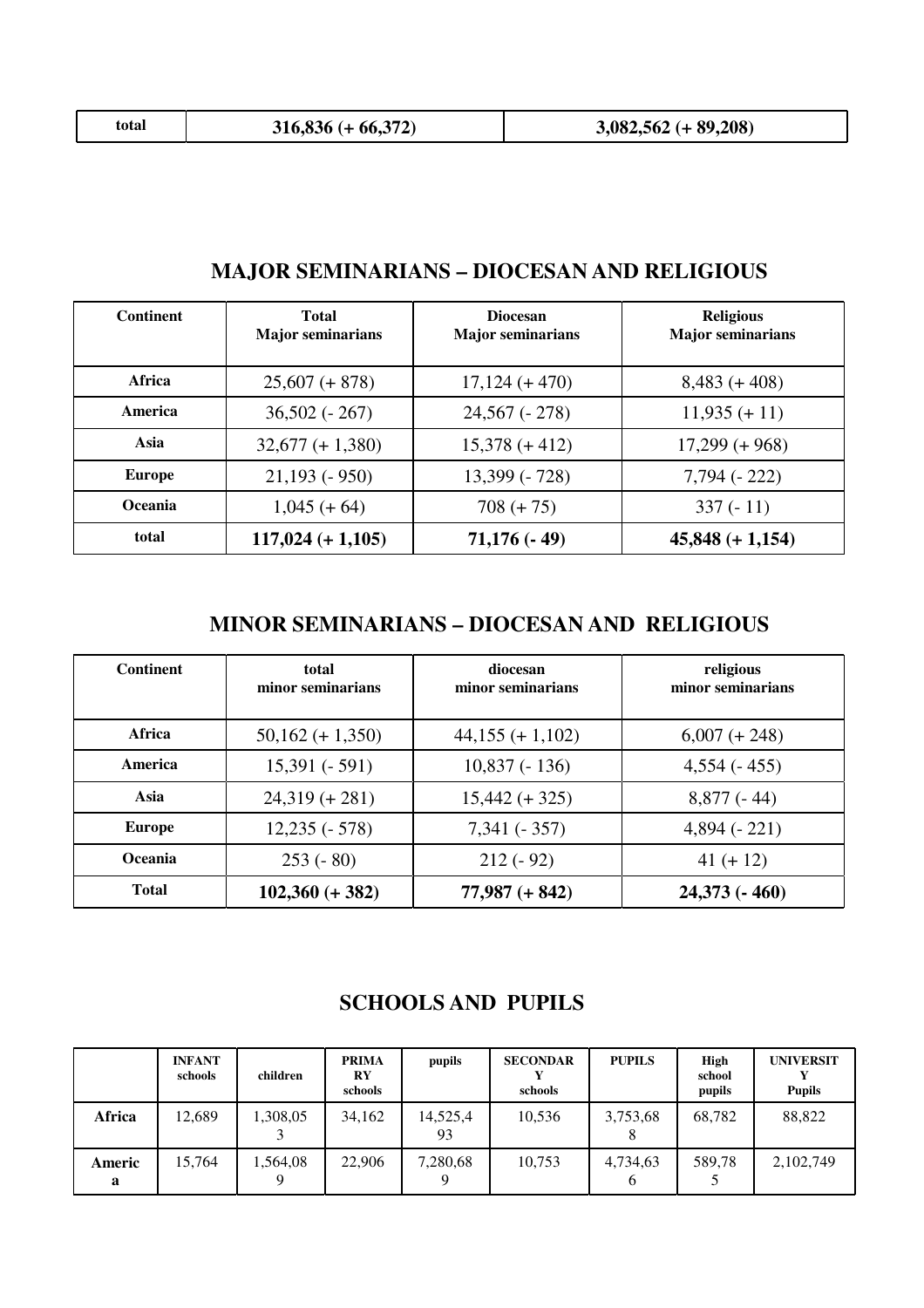| Asia           | 14,172 | 1,643,92<br>v | 16,236 | 5,056,20       | 9.903  | 5,002,07       | 1,046,0<br>31 | 544,526   |
|----------------|--------|---------------|--------|----------------|--------|----------------|---------------|-----------|
| <b>Europe</b>  | 23,611 | 1,763,78      | 17,109 | 3,014,40       | 10,345 | 3,867,74       | 253,81        | 341,482   |
| <b>Oceania</b> | 1,612  | 104,062       | 2,902  | 643,450        | 697    | 400.259        | 10.418        | 10,629    |
| total          | 67,848 | 6,383,91      | 93,315 | 30,520,2<br>38 | 42,234 | 17,758,4<br>05 | 1,968,8<br>28 | 3,088,208 |

### **HOSPITALS/CLINICS, CHARITY WORK, WELFARE**

| <b>Continen</b><br>t | hospit<br>als | <b>Dispensar</b><br>ies | <b>Lepros</b><br>centres | Homes for<br>the elderly,<br>chronically<br>ill, disabled | orphanag<br><b>es</b> | <b>Nursery</b><br>schools | Marriag<br>e<br>Counselli<br>ng<br>centres, | other<br>institu<br>tes | total |
|----------------------|---------------|-------------------------|--------------------------|-----------------------------------------------------------|-----------------------|---------------------------|---------------------------------------------|-------------------------|-------|
| Africa               | 1,137         | 5,375                   | 184                      | 834                                                       | 1,285                 | 2,038                     | 1,673                                       | 2,882                   | 1,364 |
| America              | 1,717         | 5,516                   | 45                       | 4,143                                                     | 2,679                 | 3,867                     | 5,044                                       | 14,37<br>4              | 4,285 |
| Asia                 | 1,130         | 3,547                   | 285                      | 2,234                                                     | 3,437                 | 3,374                     | 1,000                                       | 5,353                   | 2,009 |
| Europe               | 1,288         | 3,004                   | 12                       | 8,265                                                     | 2,448                 | 2,507                     | 5,991                                       | 10.97<br>9              | 2,937 |
| Oceania              | 156           | 583                     | 3                        | 509                                                       | 113                   | 116                       | 237                                         | 662                     | 205   |
|                      |               |                         |                          |                                                           |                       |                           |                                             |                         |       |

# **ECCLESIASTICAL CIRCUMSCRIPTIONS DEPENDENT ON THE CONGREGATION FOR THE EVANGELISATION OF PEOPLES**

**Vatican City (Agenzia Fides) –** The Congregation for the Evangelisation of Peoples is at the service of the Holy Father the Pope as the "central body for promoting, directing and co-ordinating" the activity of evangelisation of peoples and missionary cooperation throughout the world (cfr, Ad gentes, 29; Pastor bonus, 85),

 The Church down through the centuries, in obedience to the command received from Christ, has always proclaimed the Gospel to all peoples. In order to fulfil her missionary duty, in the face of growing demand for evangelisation in the  $16<sup>th</sup>$  century, the Church set up special structures. In 1622 Pope Gregory XV instituted the "Sacred Congregation de Propaganda Fide", with the task of "preaching and proclaiming the Gospel and Catholic doctrine in all missions", giving the Congregation decision making powers to guarantee rapidity and effectiveness. In 1627 Pope Urban VIII founded the Urban College of Propaganda Fide for the formation of secular clergy for the mission and the Tipografia Poliglotta (Printing Press) to print